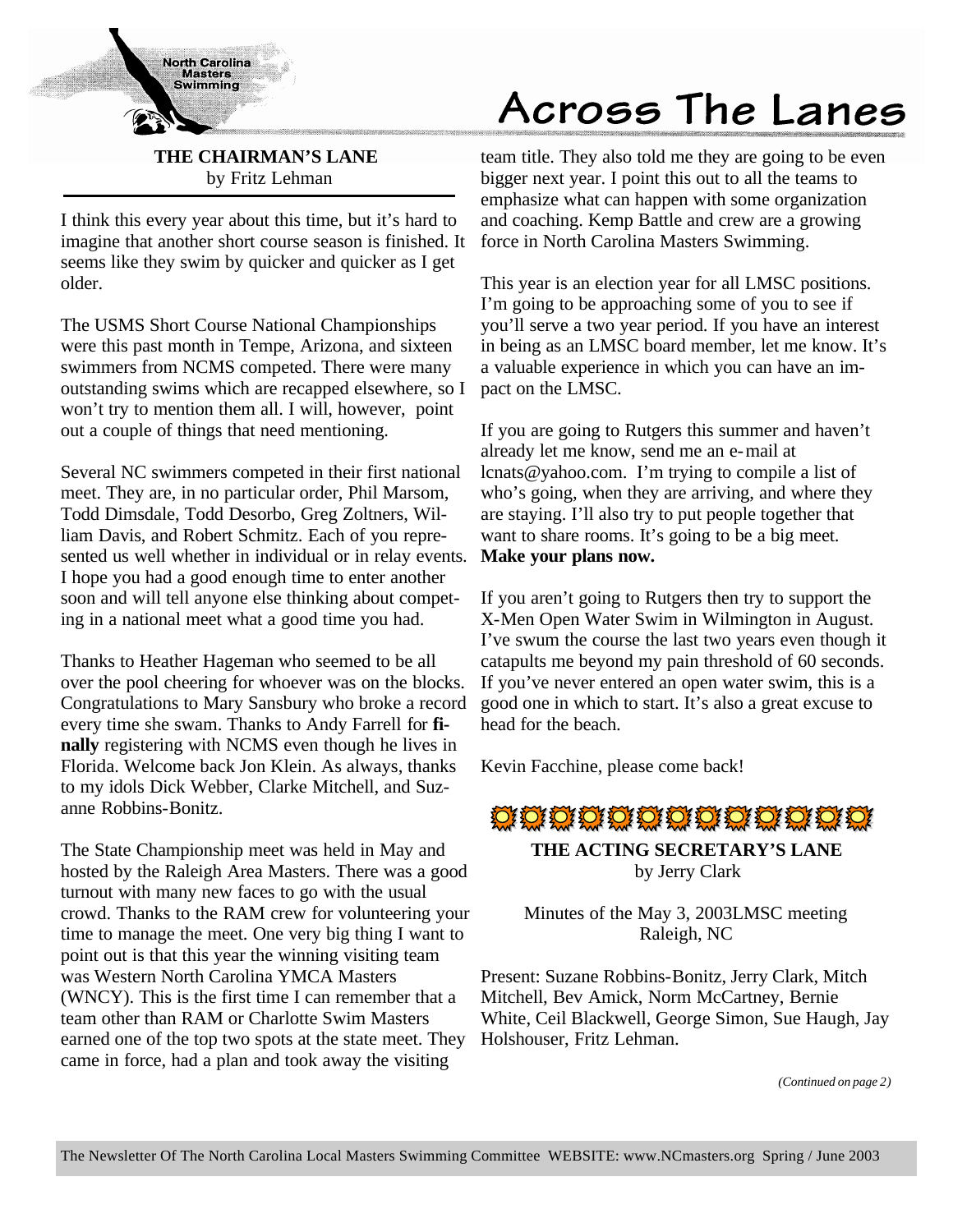#### *(Continued from page 1)*

Chairman Lehman announced that Sally Newell has resigned as Secretary of our LMSC. Jerry Clark was appointed Secretary for the remainder of this year.

The minutes of our last meeting were approved.

Jerry Clark distributed the Treasurer's Report, which reflected income and disbursements since he became Treasurer in February, 2003. Income was \$13,706.57 including \$4,382.35 from cashing a Certificate of Deposit from Wachovia). Disbursements of \$7,826.58 (of which \$6,000.00 was for purchasing a new Certificate of Deposit from Bank of America). Our bank balance at Bank of America as of the date above was \$5,879.99, and added to our CD, totals \$11,879.99.

Our Registrar George Simon told us we have 638 registered swimmers as of this date, and he gave us a breakdown of the numbers in each chapter.

By-laws were discussed. Mitch Mitchell is to continue to draft proposed revisions for board members to review and comment on. Fritz is to help Mitch with this.

Under Unfinished Business, Patty Waldron (MAC in Charlotte) was to have written a draft definition of what a "coach" is for NC Masters. However, Patty was not present at this meeting. Jerry is to contact her to ask her to continue with this task.

A proposed USMS Coaches Clinic was discussed. The dates are November 8 & 9, 2003 and the location is the Mecklenburg County Aquatic Center in Charlotte. The motion was moved, seconded and approved for Jerry Clark to continue to try to arrange for coaches and underwater filming, etc., but to not let the amount to be contributed to this clinic by the LMSC for NC be in excess of \$1,500.00. Jerry will try to minimize the cost exposure to the LMSC for NC, and will send a report to all officers as soon as possible. Fritz is to look into other methods of underwater filming with Jerry.

The EAST-WEST competition meet needs to be

put together, and Fritz will decide where the dividing line in our state will be for determining which people will swim for which side of the state. Fritz will make up an Order of Events for both sides to use as they swim in their respective pools simultaneously on the meet date.

George Simon and Jerry Clark were approved to be our delegates to the United States Aquatic Sports Convention September 10-14, 2003 in San Diego. Our LMSC is willing to send 3 people, and Mitch Mitchell is to consider attending. Jerry is to find out if his expenses will be paid by USMS because he is Vice Chairman of the Championship Committee.

Having an Annual Meeting was discussed, and we agreed that it should be this fall at a place and time to be determined by Ceil Blackwell and Fritz Lehman. A central place in the state is desired, and we hope to be able to take enough time to thoroughly discuss all matters of our LMSC. Elections for 2 year terms will take place at the Annual Meeting. Fritz is to appoint a Nominations Committee.

George Simon requested we spend \$100 to buy the internet address "ncmasters.org". The motion was moved, seconded and approved.

The meeting was adjourned.

## OFOLLO FOLLO DE LE DE LE DE LE DE

## **United States Masters Swimming Executive Committee Mid-Year Reports**

Six months after each United States Aquatic Sports / United States Masters Swimming Convention the USMS Leadership reports on their activities since the convention in their Mid-Year Report. The following is just a small sampling to provide you with a insight to the year-round work the USMS leadership undertakes on our behalf. The entire report is located at: http://www.usms.org/admin/nycu2003spring.pdf

*(Continued on page 3)*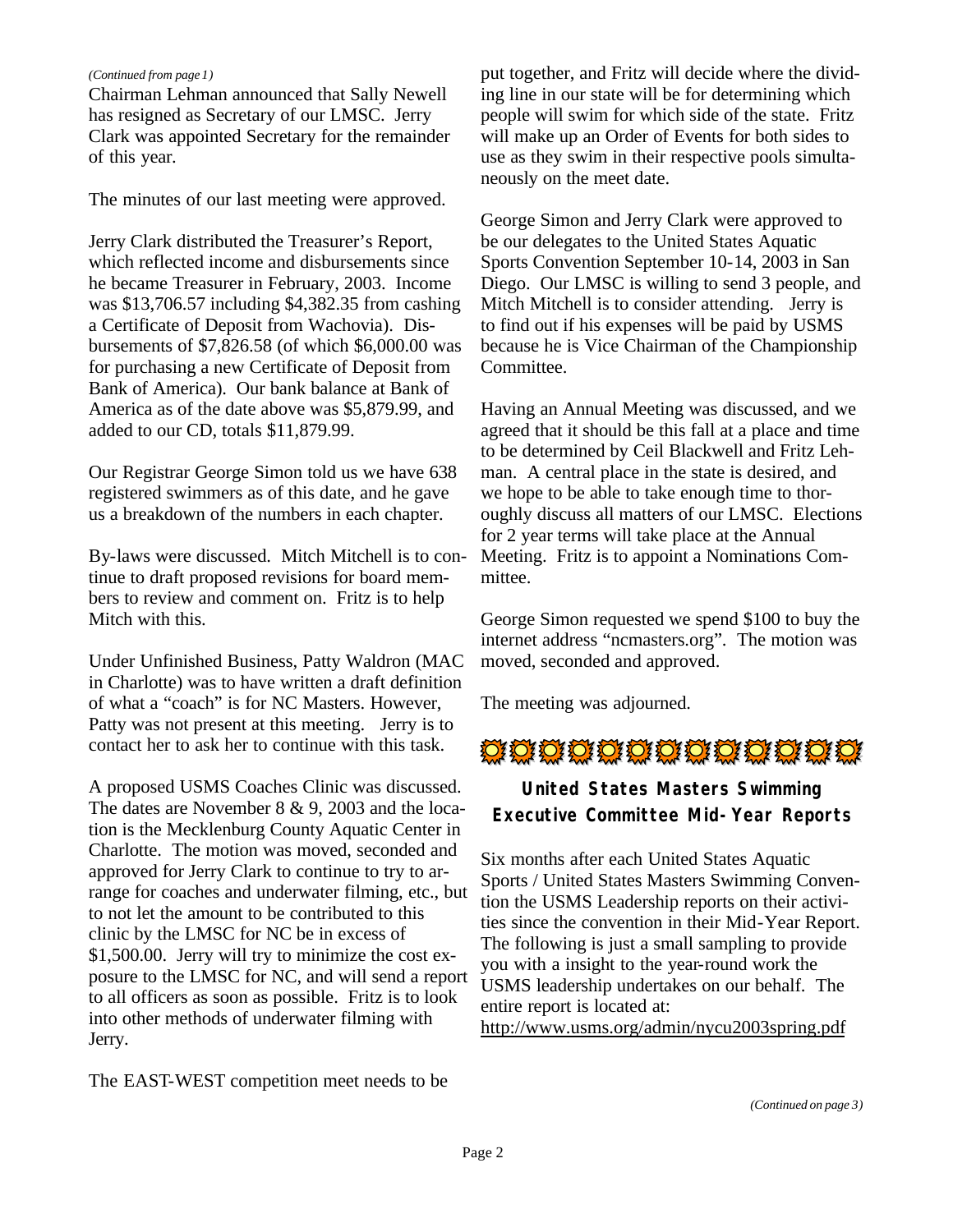## **PRESIDENT Jim Miller, MD**

I have had the honor in representing USMS in many of the United States Aquatic Sports meetings. We are receiving more attention due to our bid to FINA for the 2006 World Championships. I have a meeting in Chicago the weekend after Tempe, dealing with this and other topics. I am also in communication with the other aquatic disciplines to determine their needs for a world class event. This bid will include Masters Water Polo, Synchronized Swimming, and Diving.

I serve as the moderator of the Data Base Task Force. The members of this task force have spent untold hours directing USMS along a path that will make the communication within our organization much easier. I feel that we owe it to our volunteers to make their jobs as easy and streamlined as possible. The permanent ID numbers went into effect this year. As our experience with this system grows, we may be able to look at truly permanent numbers that do not have a dated component. At this time the constant movement of members in and out of USMS makes it difficult to keep up with them without a date related component.

The theme of last year's convention was to initiate the process of linking committees with similar themes so that they would see their similarities and begin to forge links between them. We recognized that projects such as FINA Worlds will take considerable joint tasking to be successful. This year we will take that theme the next step and configure the convention so that these teams of committees will be able to continue to work together by aligning them so that they do not conflict within the teams. The available committee time has been substantially expanded in response to the feedback that we received last year.

Finally, I would like to thank the other members of the Executive Committee as well as our national office and our Legal Counsel for the incredible job that they do for all of us. As the burdens of leadership increase, their personal sacrifices also increase to meet the demand of leadership.

## **VICE PRESIDENT Scott Rabalais**

I have been intensely involved in the task of creating and promoting a set of core objectives that would serve as guiding principles for our organization's administration. In the coming months, all USMS members will be reading more about these purposeful ideas in SWIM Magazine.

## **PAST PRESIDENT Nancy Ridout**

The 2003 USMS High Altitude Training Camp was held February 1-5 at the Olympic Training Center in Colorado Springs. It was one of the best camps yet! Twelve swimmers from across the United States and five staff spent 5 days being tested, learning from experts, and practicing new skills under the skilled eyes of coaches Mike Collins, Kris Houchens, Scott Williams and ROM specialist and CPT Steve Thompson. The involvement of USA Swimming was outstanding and liaison John Walker suggested new ideas and procedures that worked out very well. Our athlete rep was Cristina Teuscher who spent 2 days talking with our athletes and participating in the scheduled program for the day.

## **USMS DATABASE ADMINISTRATOR Esther Lyman**

The addition of the permanent ID to the membership number seems to have been incorporated painlessly (mostly :-), and even transfers from one association to another are working out smoothly. With the major upgrade in the registration software and the necessity to perhaps actually read the manual, both established registrars and our many newbies (to the process or the software, or both) have found that many of the available functions can help streamline their work. Capturing oneevent information electronically instead of just on paper makes it easier to keep back-ups of the information, and perhaps do follow-up recruiting.

*(Continued on page 4)*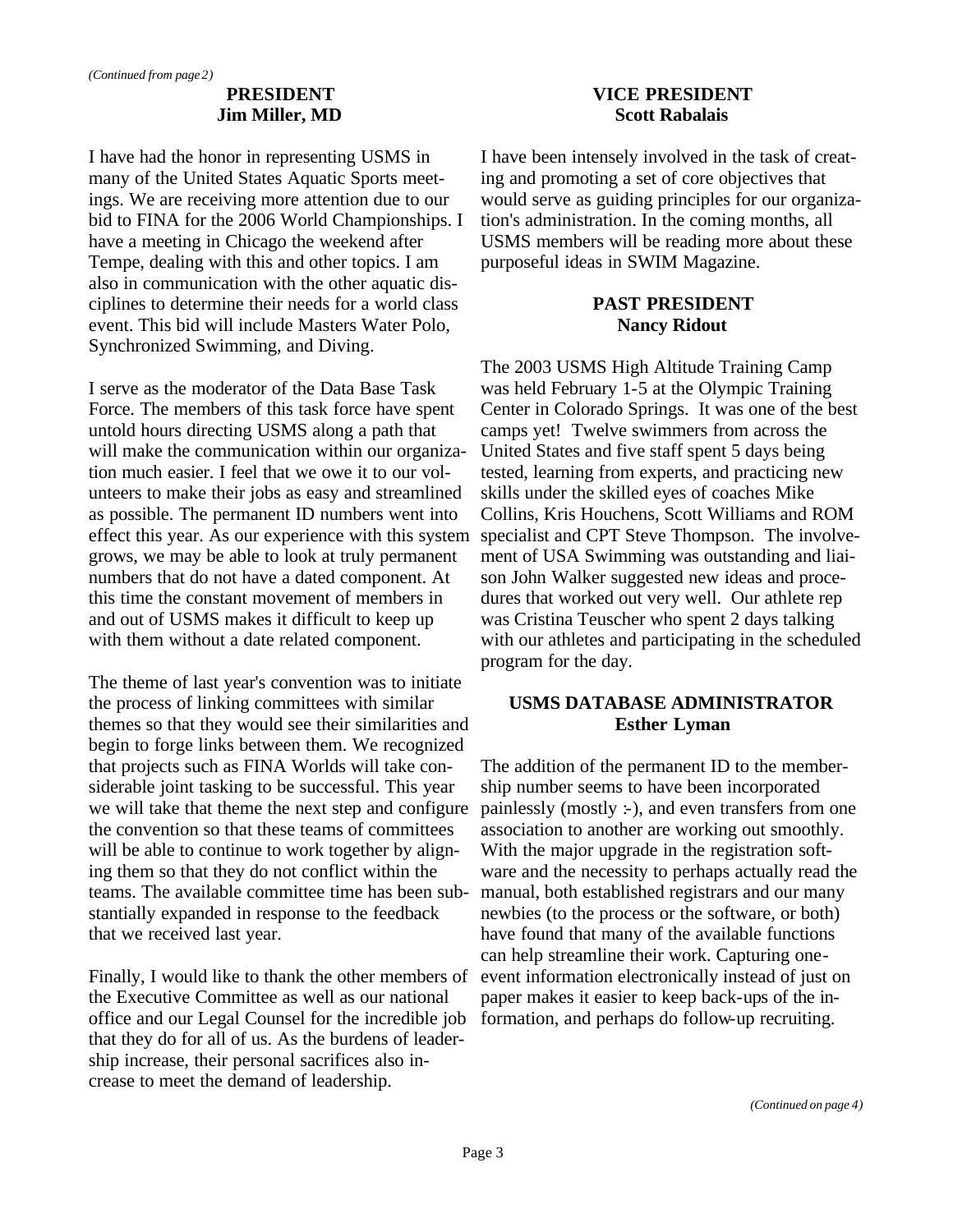## **USMS COMMITTEE MID YEAR REPORTS CHAMPIONSHIP Barry Fasbender, Chair Jerry Clark, Vice Chair**

#### **2003 LCM Nationals at Rutgers University in Piscataway, New Jersey:** Jerry Clark is the liai-

son for these nationals and Lisa Watson is the liaison in training. This meet is not too far from Baltimore, where we had a record setting 1380 swimmers for Long Course Nationals in 2000. Therefore, we are having a five-day meet instead of the standard four-day meet. The meet will be deck seed and heat sheets available for the swimmers each morning except for the distance day.

## **2004 SCY Nationals in Indianapolis, Indiana:**

Sandi Rousseau is the meet liaison for Indy.

## **2004 LCM Nationals in Savannah, Georgia:**

Lisa Watson is serving as the liaison for Savannah.

**2005 National Championship Pool Venues:** Jeff Roddin has sent out a letter to major aquatic facilities encouraging them to consider biding for either of our championship meets. He is in the process of sending out letters to the local LMSCs requesting that they encourage potential host to bid.

**2005 Bids:** Possible interest from Coral Springs, Florida (short course), Orlando, Florida (short or long course), Sarasota, Florida (short course), and Mission Viejo, California (long course).

**Entry Processing Workbook:** Sandi Rousseau has completely updated our Entry Processing Workbook. This workbook assists the host in adopting a consistent process for handling meet entries and anticipating the type of inadequacies and problems to expect when processing entries.

## **INTERNATIONAL COMMITTEE Phillip Whitten, Chair Myriam Pero, Vice Chair Shannon Sullivan, Vice Chair**

The International Committee continued to focus its energies on preparing a bid to host the 2006 Masters World Championships.

## **2006 WORLD CHAMPIONSHIPS**

If held in the United States, the 2006 FINA World Championships would likely be the largest swim meet of any kind ever held. Judging from conversations with FINA officials, FINA is likely to look favorably on a bid to hold the meet in the USA in 2006. The last time the meet was held in North America was in 1994, in Montreal. The 2004 meet is scheduled to be held in Europe (Italy). The facility requirements for a meet that should attract a *minimum* of between 6,000 and 7,000 athletes eliminate all but a handful of pool complexes in the US.

We will need two world-class 50-meter pools, a warm-up/warm-down pool, plus facilities for open water, diving, synchronized swimming and water polo. The meet will last an estimated 14 days, including two training days, so these facilities must be available for our exclusive use for those two weeks plus an additional day afterward for cleanup.

Recently, I held extensive conversations with USA Swimming officials about potential facilities. We could identify only five facilities that could meet our requirements:

- Stanford University
- Irvine Novaquatics
- IUPUI
- Plantation, Florida
- Mesa, Arizona

In addition, it is possible that the new ISHOF complex in Pompano Beach, perhaps in conjunction with the Ft. Lauderdale complex, might be a sixth possible site.

## **Key points:**

• USAS will be the bidding organization and USMS will be the lead in this bid process;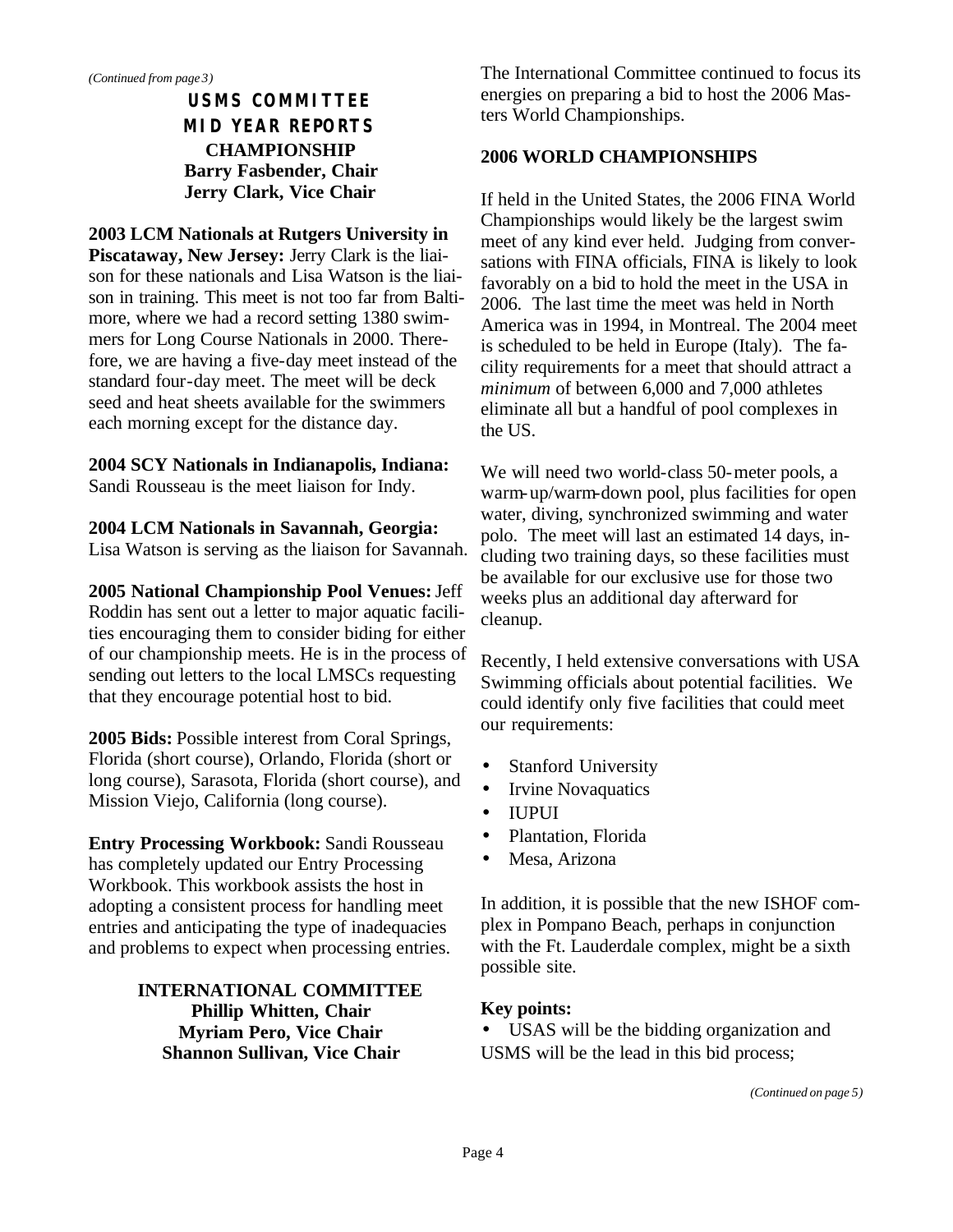#### *(Continued from page 4)*

• Each sport (Masters Swimming, Water Polo, Diving and Synchronized Swimming) would be the organizing committee and provide insurance coverage for its sport;

• USMS will bring the bid to USAS and USAS will submit it to FINA. Bids will be reviewed and awarded at a FINA Bureau meeting in March or April of 2004;

• Jim Miller will be meeting with USAS in Chicago on May  $24<sup>th</sup>$  and will present our progress;

At this time, we do not know of any other countries considering bidding for this meet. The preliminary budget, required by FINA, will exceed \$100,000. Jim Miller sees the XIth FINA World Masters Championships 2006 – as a "Masters Aquatic Festival," with the event more of a festival than simply a meet. Ideally, it would contain a central kind of community of athletes, similar to an Olympic village, and offer nontraditional, "non competitive" programs and presentations

#### **SWIM MAGAZINE EDITOR Bill Volckening**

The last six months have been very productive. Since the last convention we have continued to serve our members by planning, generating and editing contents for the National Publication, SWIM Magazine. We have facilitated increased communication between USMS and Sports Publications (publishers of SWIM Magazine), and between the many administrative leaders within USMS. SWIM Magazine continues to function as the primary print-media communication between the national organization and our members.

This year, in addition to all of the regular tasks associated with this position, I have been in the process of updating my home office, and upgrading from PC to Macintosh equipment. Since Sports Publications uses Macintosh equipment, this change will ultimately foster better electronic communication between my office and Sports Publications. In the past, exchanging files via e-mail has sometimes been challenging, especially when files must be fully formatted before they go to SWIM.

As mentioned in previous reports, our shared goal is to educate, entertain, inform and uplift our readers. The complete list of discussions and projects that have taken place since last convention are too numerous to list, but it includes daily contact with USMS members, committee chairs, LMSC officers and administrative leaders. Currently, I oversee the production of at least half of the material for each issue of SWIM Magazine.

## **US OLYMPIC COMMITTEE LIAISON Hill Carrow**

Another excellent Masters camp this year at the US Olympic Training Center. As has become the norm, the USOC has had yet another leadership change, with a new Acting CEO Jim Scherr. I know Jim well and have begun a dialogue with the new leadership. Also, the USOC is in the midst of perhaps its most drastic organizational changes ever. On the table is a proposal to reduce their Board of Directors from over 100 to only 9. This has been recommended by a USOC Internal Task Force. Congress has its own task force working on organizational changes. But if all stays on course, these changes will be approved no later than October.

## **USMS LIAISON TO USA TRIATHLON Cindy Hawkinson**

What a challenge, establishing a relationship with USA Triathlon. A natural blend yet such different ways of thinking when it comes to swimming. USMS has primarily been a competitive swimming organization. Yet, we have always recognized that there are many, many fitness swimmers out in our community who love to swim just for the fun of swimming and getting into shape with others. Now, we have another type of athlete, with a different agenda and competitive season – triathletes. They are a different breed of swimmer. But, swimmers they are during the first leg of a triathlon. Their goals are much the same as all athletes. Their focus is to excel in their sport, but at the same time many view the first leg i.e. the swim as the least enjoyable. Joining a Masters team will definitely help them in that leg of the race. Now, the challenge – convincing them.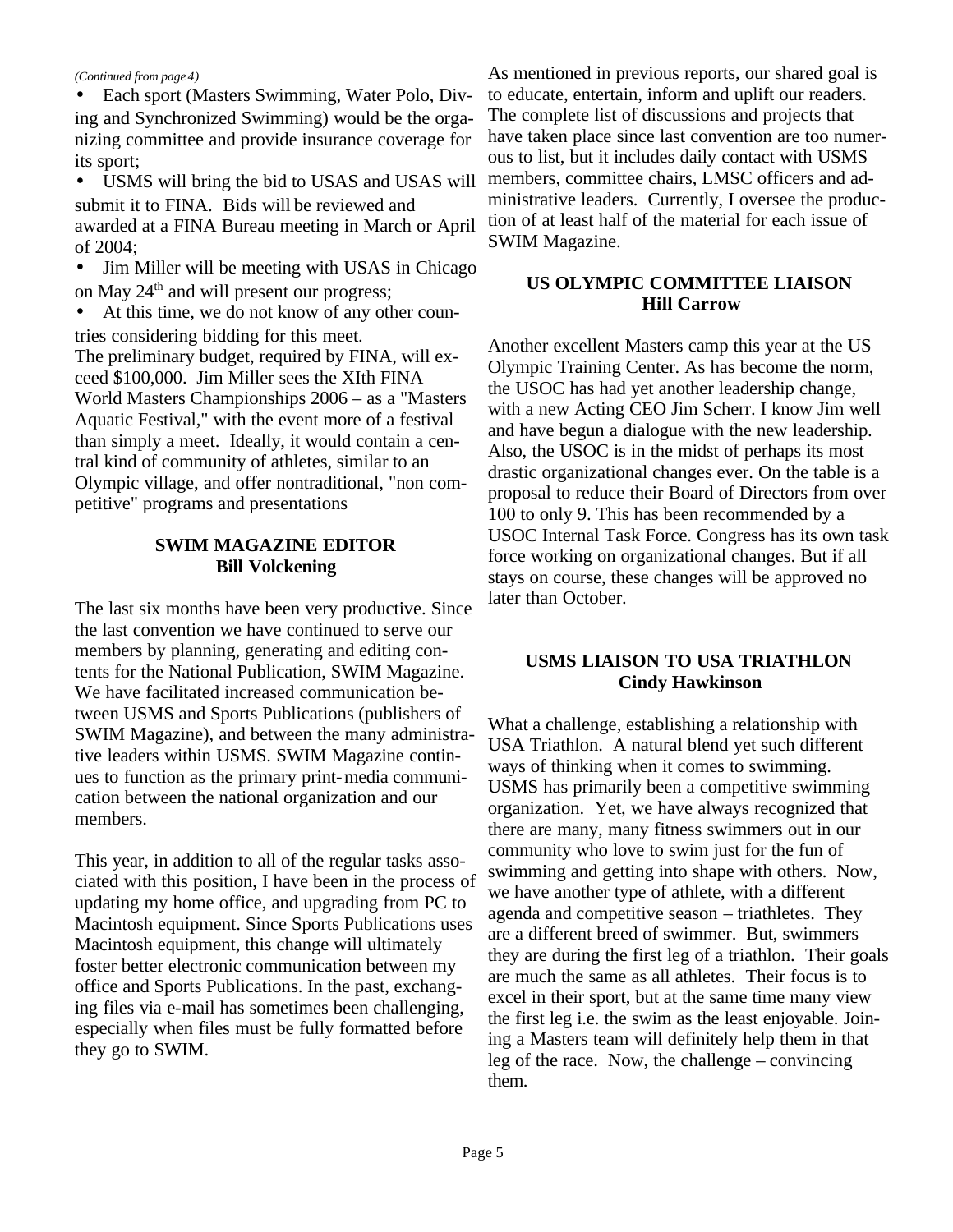## **PERFORMANCE APTITUDES AND ATTITUDES**

## **NC Masters Tales From Tempe, AZ**

Several NC Masters who competed in the 2003 USMS SCY Championships tell of their impressions of and experiences at this major event. Their reports in alphabetical order follow:

## **George Coxhead**

Neat part of the country to host the meet. Officials and volunteers did an outstanding job running the meet: very efficient. It was hard to connect with other NC teammates because of the sheer number of swimmers in a small space. With the heat over 100, my wife and I were just trying to find shade and survive between events. The relays were fun. I am pleased with my times. I really don't think I could have swum any faster for me. What was eye-opening and humbling was how fast the competition was. The depth of the field was impressive as well. All-in-all, the event was a great experience for me.

#### **Todd Dimsdale**

As many of you know, after seventeen years out of competitive swimming, I have taken the plunge and returned to it. A merry band of water warriors from North Carolina recently struck out to Tempe, AZ for the Masters National Championships. We had a great time, swam really fast, and learned a lot about swimming and ourselves. I would like to share some of my observations with you.

OK. This has been completely overdone, but this is the way it came into my head. Here are: The Top 10 Things I Learned at Masters Nationals

10. One CAN run a successful meet with 2000 participants. This was a logistical masterpiece (but why were there so many EMTs hanging around the pool?)

9. A Masters meet has as much giggling as an age group meet

8. Excellence has no age limit

7. Be careful. That stud/babe could be old enough to be your father/mother

6. Yes, there are different teams at the meet, and we all try to win, but there is an even stronger sense that everyone at the meet is on the same team. Support and encouragement come from everywhere and everyone. There is a wonderful sense of community here.

5. One CAN get better as they get older. There were 70 year-olds beating their childhood times.

4. How's this for a mind bender? Imagine swimming the 100 free faster than your age.

3. To swim fast at a meet, one must practice swimming fast. I swam faster at this meet not because I was stronger or tapered more, but because I had the mental and physical experience of my first meet in 17 years two weeks before.

2. There is nothing like going out with your friends and celebrating a successful meet by kicking back and taking the edge off with four ibuprofin and a gatorade chaser

1. Don't pass up the chance to be inspired. There is a special story of perseverance/overcoming obstacles/dedication in every swimmer at the meet.

And here's how I did:

Top 5 Personal Accomplishments

5. Fifth in the 50 breast (29.62). Breaking 30 was awesome. Can think of several technical things to work on to make it faster.

4. Second place in the 200 breast (2:20.92). Pleased with my ability to emphasize the third 50 while training only 3 hours a week. Would have been more fun with goggles in place rather than diagonal across the face. It was very exciting to have a close race for the championship.

3. No injuries!!

*(Continued on page 7)*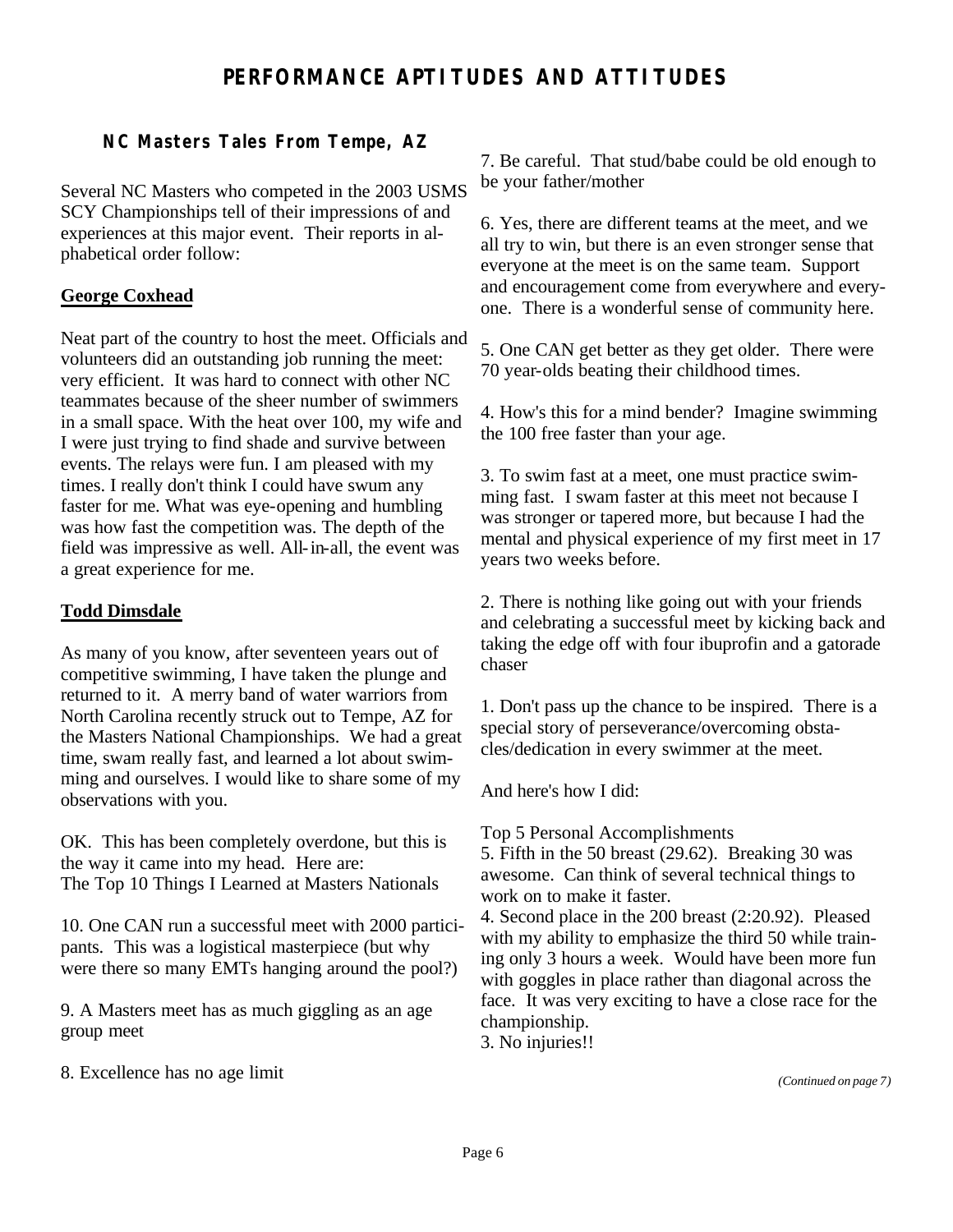#### *(Continued from page 6)*

2. Second place in the 100 breast (1:03.08). This was probably my best swim of the meet. Within sight of National record and personal best (which, oddly, are exactly the same time (1:00.65)). I really think that's within reach.

1. Got to know some interesting, funny, supportive, inspiring folks who will be friends for a long time.

Many thanks to Jon Klein for being the logistical ringleader and putting together the relays, which were as much fun as in the old days. Many thanks to Greg Zoltners for being surrogate coach and reality check guy. And many thanks to Bob Schmitz, team philosopher, auto logistics, and one of those guys who actually looks great without hair on his head.

And especially, many thanks to everyone who has supported me in doing this crazy thing.

## **Phil Marsom**

As a first timer to the USMS Nationals my recollections seem to be like snapshots of specific happenings. To try and view the contest as a whole is quite overwhelming. This event was just incredible. (HUGE) Here is my top-ten list.

Highlights:

1. I improved all six of my times. Whether this was the result of shaving, (for the first time in 23 years) or the pool, or the competition, or my taper doesn't really matter. What matters is the improvement, and that I can use this as a training motivator for this next year. 2. Participating on the 45-49 Men's Medley relay and finishing third. All of us swam to our potential, and we finished up there with the Big Boys from Arizona and Colorado. And the bigger medal was nice to get as well! This relay will be tougher to qualify for next year (with Fritz aging up), but once again I can use this as a motivational tool.

3. The bulk of my family lives in Arizona so it was wonderful getting to see them. Being around family helped me keep the competition in its proper perspective. Swimming is important, but it is not THAT big of a deal.

4. I met my goal of finishing in the top ten in the 50 Back.

5. I talked a bit with Ron Johnson, my former AAU coach whom I hadn't seen since 1977. I also managed to beat him in our common events. (no small feat) 6. My father videotaped my first four races. This was the first time I have seen myself swim as a Masters swimmer. This feedback will prove to be tremendously helpful. Maybe we can hire a videographer for some of our local meets.

7. 100 degrees in the shade IS hot. I'll never complain about a hot/humid indoor pool again. 8. It seemed like all 2000 contestants always were warming up when I wanted to. Even with this large venue there needed to be more water available. 9. The limited number of commodes was definitely an issue; especially when pre-race nerves hit. 10. Thanks to Jonathan, Todd, Robert, Fritz, and George for their encouragement. The only thing I missed at the meet was having a beer, or two, with this bunch. Maybe next year!!

## **Bob Schmitz:**

As a breaststroker who wanted to go under 30 (sec) over 50 (years old) the race order was perfect for me: 200 the first day, 100 the next, and my "ego event" the 50 on the 3rd. Since Feb 1 I've swum eighty-five miles, changed my diet to the "Jon Klein-don't-eat-thewhite-stuff-modified-Zone diet", taken creatine, lifted weights, done core exercises, learned a new start, and worked on my stroke technique. I also lost twenty pounds, tapered, shaved (even my head, what the heck) slept well, warmed up, eaten my power bar, and thought about my race.

Now I'm on the blocks, and the horn goes off. "It's a 200, just stretch it out for 100, maintain for 50, then bring it home." At the 50, 100, and 125 I'm ahead of the pack, the announcers calling me "outside smoke." That's cool. Then I die. I'm out in a 1:07 and back in 1:20, finishing 6th. I didn't like dying but think that since I did in a 1:07 while stretching out I must have a 1:05 in me the next day.

Wrong. I had a 1:07 in me the next day.

One final day for redemption. 50 breast: dive, yank, crank, touch, look up: 30.17. Well, there is always 2004.

And besides, the best part was all the practices, feeling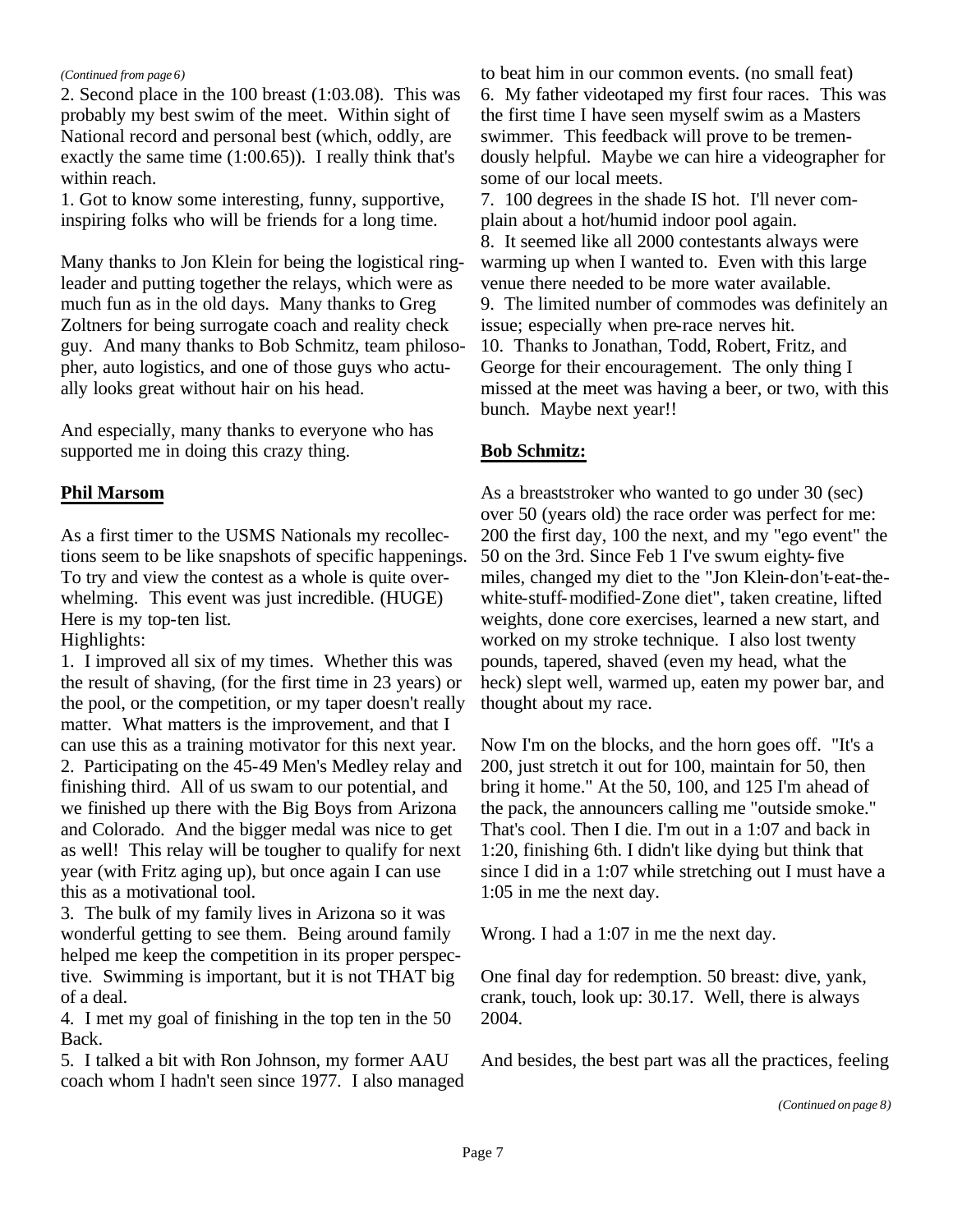*(Continued from page 7)*

strong, being with my buddies, being at a meet where everyone's a winner, doing my best and knowing that once in my life, for a moment at least, I was "outside smoke."

## **Dick Webber:**

Very well run meet, morning heat sheets helped know, who and when swimming!

Very damn hot, over 100 most days (timers had to poor water on black starting block pads, every race). Can't imagine living in that area.

Facility lacking: not enough (men's toilets).

Nationals most fun when you are involved with relays. (Two of our relay guys had to cancel due to family emergencies.)

Need an NC banner at Nationals to encourage group togetherness. Many teams had their own covered tent space.

Social event was well worth the \$10 price and \$2.00 beer.

Better than expected results (one week shy of 74 in 70- 74), still swam a second in 50 free, and 3rd (behind Mitch's second) 50 fly.



## **USMS Long Course National Championship August 13-17, 2003 Rutgers University** By Jerry Clark

Hello fellow NCMS swimmers. This is being written June  $14<sup>th</sup>$ , well before we know who will be entered in the LCN meet at Rutgers. In order to make the newsletter deadline, I had to prepare this article now.

I hope a lot of us will have decided to go racing again; we always have fun as a team, and we always seem to be in the hunt for one of the top three women's, men's and combined teams at every national meet. It's thrilling to either be on a relay team or pull for our NCMS teammates; experiencing it in person makes my words seem trite.

Here is some basic information that may be of benefit. First, the campus on which the Sonny Werblin Recreation Center (the site of the meet) is located is the Busch Campus in New Brunswick, NJ. Check things out at "rutgers.edu" on the web, clicking on Visitors & the Public on the opening page. On the next page, under Come to Visit, click Maps & Directions for directions from the Newark airport. On the next page, under New Brunswick Campus, click Maps, and you'll see the Busch Campus and the Livingston Campus. If you click on the Busch Campus map, it will enlarge to a readable size. The Sonny Werblin Center is 30-45 minutes south of the airport. Parking is plentiful and free.

Second, we plan to use online check-in (for participating in the events, not for registering when you arrive at the venue) to assist people entering "tomorrow's" events on the day they're traveling to the meet. The traditional paper check-in at the meet will be in effect too. We will assign people to Henry Stewart for checking-in at this meet so we can watch him win the 50 free!

Third, this could be a heavily attended meet. It's in the most populated area in the country. We could be in for long days. Come with an open mind about this so you won't be surprised or upset if this is the case. I'm sure we will use flyover starts, and its possible we will have chase starts if the timelines seem long. Those decisions will be made after entries are closed on July  $9<sup>th</sup>$ . We've prepared for this to some extent by having the first event of each day begin at 7:00am.

Fourth, the meet director has some neat services in stock for us. The most visible one will be a live TV feed of the meet in order that swimmers can keep up with the meet while snacking or shopping at the vendors' booths. Another one is an outdoor prefabricated warm-up pool (a la Hill Carrow's 1992 national meet in Chapel Hill). There will be a computer café, a large massage area and lots of swimmer friendly food.

I'm looking forward to being with the NCMS swimmers again.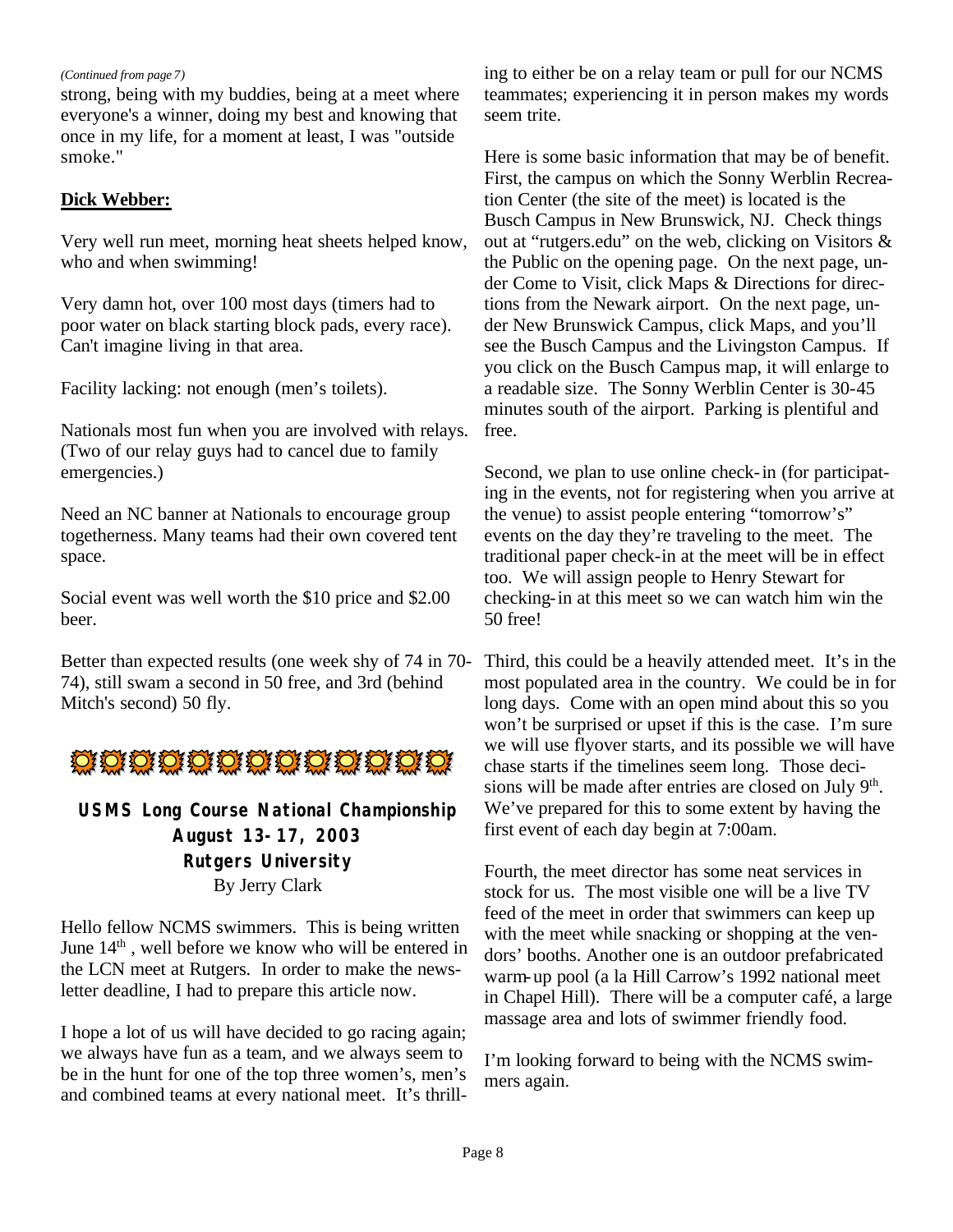## **NC Combined Masters Team Finishes Third at the 2003 USMS SCY National Championships**

Tempe, AZ, May 15-18, hot, flat, dry, all the buildings are shades of pinkish tan with dark green highlights, just like the surrounding desert. But one 200ft high bundle of rock sprouts up with a huge white "A" on it for Arizona State Aquatics. I guess that marks the spot of the swimming complex in case you get lost. The complex has four pools, two for racing and two for warming up and down. Almost 2,000 swimmers of all shapes, sizes and ages, Adonis's and muses, musclemen, pretzels and a few pears buzz about. Most are shaved, tapered and ready to show themselves what they can do. (**Courtesy of Bob Schmitz**)

| <b>AGE GROUP</b> |                         |                                                                                |
|------------------|-------------------------|--------------------------------------------------------------------------------|
| <b>MEN</b>       | <b>SWIMMER</b>          | PLACE / EVENT / TIME                                                           |
| $25 - 29$        | <b>TODD DESORBO</b>     | 4th / 100 Bk / 52.92; 2nd / 200 Bk / 1:52.85; 3rd / 200 IM / 1:55.13;          |
|                  |                         | 2nd / 400 IM / 4:08.62                                                         |
| 30-39            | <b>ANDREW FARRELL</b>   | 14th/100 Fr / 48.88; 6th / 200 Fr / 1:44.71; 4th / 500 Fr / 4:51.42;           |
|                  |                         | 3rd / 1000 Fr / 10:16.42; 12th / 100 Bk / 55.82; 5th / 200 Bk / 1:58.77        |
| 35-39            | WILLIAM DAVIS           | 42nd / 50 Fr / 25.45; 40th / 200 Fr / 2:03.13                                  |
|                  | <b>GREG ZOLTNERS</b>    | 43rd / 100 Fr / 57.22; 42nd / 200 Fr / 2:05.00; 26th / 50 Br / 31.55;          |
|                  |                         | 25th / 100 Br / 1:09.63; 20th / 200 Br / 2:32.75; 41st / 200 IM / 2:23.80      |
| 40-44            | <b>FRITZ LEHMAN</b>     | 3rd / 50 Bk / 24.90; 1st / 100 Bk / 52.91; 2nd / 200 Bk / 1:57.52;             |
|                  |                         | 10th / 50 Fly / 24.36; 9th / 100 Fly / 54.76; 4th / 100 IM / 54.93             |
| 45-49            | <b>TODD DIMSDALE</b>    | 28th / 100 Fr / 53.02; 5th / 50 Br / 29.62; 2nd / 100 Br / 1:03.08;            |
|                  |                         | 2nd / 200 Br / 2:20.93; 11th / 200 IM / 2:11.40                                |
|                  | <b>JONATHAN KLEIN</b>   | 14th / 50 Fr / 23.18; 13th / 100 Fr / 51.02; 4th / 50 Bk / 26.68;              |
|                  |                         | 5th / 100 Bk / 57.01; 8th / 200 Bk / 2:07.75; 7th / 50 Fly / 25.10             |
|                  | PHIL MARSOM             | 30th / 50 Fr / 24.25; 7th / 50 Bk / 27.44; 12th / 100 Bk / 1:00.82;            |
|                  |                         | 16th / 200 Bk / 2:21.62; 25th / 50 Fly / 26.96; 23rd / 100 IM / 1:01.95        |
| 50-54            | <b>GEORGE COXHEAD</b>   | 10TH / 100 Fr / 53.17; 9th / 200 Br / 2:30.51 13th / 50 Fly / 27.03;           |
|                  |                         | 16th / 100 Fly / 1:00.99; 12th / 100 IM / 1:02.48; 8th / 200 IM / 2:16.82      |
|                  | ROBERT SCHMITZ          | 6th / 50 Br / 30.19; 7th / 100 Br / 1:07.68; 6th / 200 Br / 2:27.55;           |
|                  |                         | 18th / 50 Fly / 27.71; 14th / 100 IM / 1:02.96                                 |
| 70-74            | <b>CLARKE MITCHELL</b>  | 1st / 50 Bk / 32.54; 2nd / 100 Bk / 1:15.07; 3rd / 200 Bk / 2:46.70;           |
|                  |                         | 2nd / 50 Fly / 31.44; 2nd / 100 Fly / 1:16.91                                  |
|                  | <b>DICK WEBBER</b>      | 2nd / 50 Fr / 29.07; 5th / 100 Fr / 1:10.28; 5th / 200 Fr / 2:47.05;           |
|                  |                         | 3rd / 50 Fly / 34.37; 6th / 100 IM / 1:23.77; 7th / 200 IM / 3:24.25           |
| <b>WOMEN</b>     |                         |                                                                                |
| 30-34            | <b>HEATHER HAGEMAN</b>  | 2nd / 50 Fr / 24.71; 6th / 100 Fr / 54.90; 4th / 50 Bk / 29.37; 4th / 50 Fly / |
|                  |                         | 27.92                                                                          |
| 40-44            | KIM STOTT               | 20th / 100 Bk / 1:15.29; 14th / 200 Bk / 2:41.22                               |
| 50-54            | <b>MARY SANSBURY</b>    | 11th / 50 Br / 39.92; 12th / 100 Br / 1:28.40; 8th / 200 Br / 3:09.33;         |
|                  |                         | 15th / 100 IM / 1:18.81; 7th / 200 IM / 2:50.00; 7th / 400 IM / 6:09.62        |
| 65-69            | <b>SUZANNE ROBBINS-</b> | 9th / 50 Fr / 41.28; 2nd / 50 Bk / 43.85; 2nd / 100 Bk / 1:40.75;              |
|                  | <b>BONITZ</b>           | 3rd / 200 Bk / 3:42.55; 4th / 50 Br / 52.36; 5th / 100 Br / 1:58.86            |
|                  |                         |                                                                                |

| <b>RELAYS</b>          | PLACE / TIME / TEAM                                        |
|------------------------|------------------------------------------------------------|
| <b>MEN</b>             |                                                            |
| $25+200$ Yard Medley   | 10TH / 1:41.89 / Lehman, Zoltners, Desorbo, Farrell        |
| 45+ 200 Yard Freestyle | 10TH / 1:36.10 / Coxhead, Marsom, Dimsdale, Schmitz        |
| $45+200$ Yard Medley   | 3RD / 1:44.30 / Marsom, Dimsdale, Klein, Schmitz           |
| <b>MIXED</b>           |                                                            |
| $25+200$ Yard Medlev   | 30TH / 1:57.14 / Lehman, Stott, Hageman, Davis             |
| $45+200$ Yard Medley   | 25TH / 2:09.73 / Robbins-Bonitz, Dimsdale, Klein, Sansbury |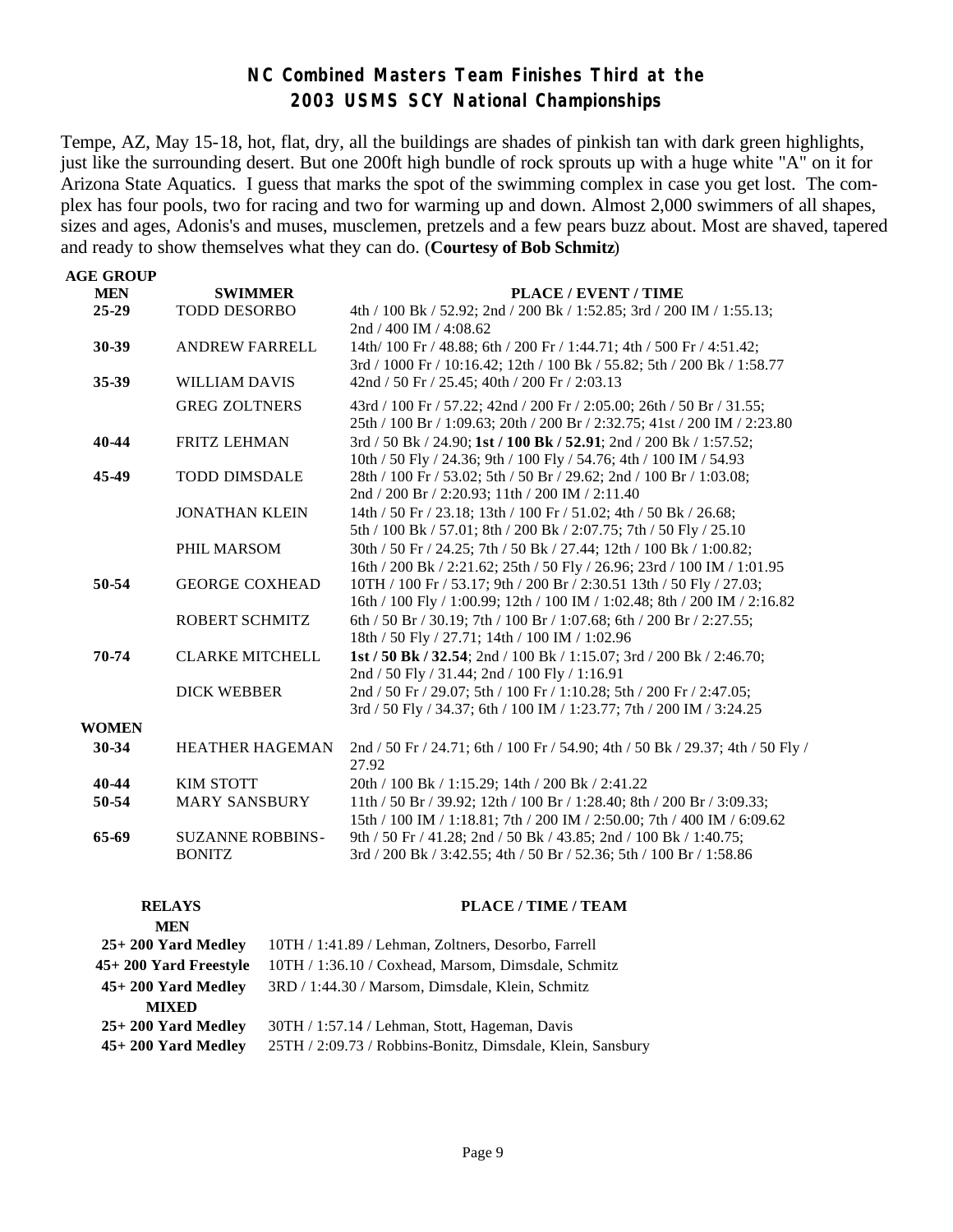## **UPCOMING 2003 MASTERS SWIMMING EVENTS**

| <b>DATE</b><br>2003 |           | <b>EVENT</b>                                         | <b>LOCATION</b>                        | <b>POINT OF CONTACT</b>                                      |
|---------------------|-----------|------------------------------------------------------|----------------------------------------|--------------------------------------------------------------|
| Jun                 | 28, 29    | Dixie Zone & South Carolina LCM<br>Championships     | Greenville, SC                         | Roy Desslock, 864.220.0209<br>TGcoach@aol.com                |
| Jul                 | 19        | Dixie Zone Open Water Champion-<br>ships             | Carter's Lake; Ellijay &<br>Carter, GA | Marty Hamburger, 770.457.7946 (x15)<br>dynamomasters@aol.com |
|                     | 26        | Raleigh Area Masters LCM<br><b>Invitational Meet</b> | Optimist Pool, Raleigh, NC             | Scott Allen; 919.605.0052<br>meetdirector03@yahoo.com        |
| Aug                 | $14 - 17$ | <b>USMS National LCM Championships</b>               | Rutgers NJ                             | Edward Nessel, 908-561-5339, ednes-<br>sel@aol.com           |
|                     | 16        | 2&5 Mile Open Water Swim                             | Wrightsville Beach, NC                 | Alton Boshoff; 919.233.3861<br>altonboshoff@mindspring.com   |

#### **USMS CHAMPIONSHIPS**

| <b>DATE</b>                | <b>EVENT</b>                                     | <b>LOCATION</b>                         | POINT OF CONTACT                                             |
|----------------------------|--------------------------------------------------|-----------------------------------------|--------------------------------------------------------------|
| 5/15/2003<br>9/30/2003     | 2003 USMS 5K/10K Postal Champi-<br>onships       | Your Pool                               | Mel Goldstein, 317-253-8289, gold-<br>stein@mindspring.com   |
| 7/27/2003                  | 2003 USMS 5K Open Water Cham-<br>pionships       | Elk Lake, Bend, OR                      | Pam Himstreet, 541-385-7770, him-<br>street@bendcable.com    |
| 8/3/2003                   | 2003 USMS 10K Open Water Cham-<br>pionships      | Pacific Ocean, Santa Cruz,<br>СA        | Joel Wilson, 831-425-5762, , open-<br>$\text{watr}@$ got.net |
| $8/14/2003$ -              | 2003 USMS LC Championships                       | Sonny Werblin Rec Center,               | Edward Nessel, 908-561-5339, ednes-                          |
| 8/17/2003                  |                                                  | Rutgers University, Piscata-<br>way, NJ | sel@aol.com                                                  |
| $9/1/2003 -$<br>10/31/2003 | 2003 USMS 3000/6000 Yard Postal<br>Championships | Your Pool                               | Doug Garcia, 509-332-1621(h), douggar-<br>cia@ums.org        |

#### **LMSC - NC Officers and Staff**

| Chairman                                                   | Vice-Chairman                                      |                            | <b>Past Chairman</b>                                          |                          | <b>Acting Secretary</b> |                                             | <b>Treasurer</b>                                              |
|------------------------------------------------------------|----------------------------------------------------|----------------------------|---------------------------------------------------------------|--------------------------|-------------------------|---------------------------------------------|---------------------------------------------------------------|
| Fritz Lehman, RAM                                          | Clarke (Mitch) Mitchell, WNCY Jerry Clark, CSM     |                            |                                                               |                          |                         | Jerry Clark, CSM                            | Jerry Clark, CSM                                              |
| 439 Pebble Creek Dr.<br>Cary, NC 27511<br>$(919)$ 481-9767 | Box 19768<br>Asheville, NC 28805<br>(828) 299-1410 |                            | 3107 Cloverfield Rd.<br>Charlotte, NC 28211<br>(704) 374-1807 |                          | (704) 374-1807          | 3107 Cloverfield Rd.<br>Charlotte, NC 28211 | 3107 Cloverfield Rd.<br>Charlotte, NC 28211<br>(704) 374-1807 |
| NCchairman@usms.org                                        | $NCswim$ cem $@juno.com$                           |                            |                                                               | jerryclark@bellsouth.net |                         | Secretary@ncmasters.org                     | treasurer@ncmasters.org                                       |
|                                                            | Registrar / Webmaster                              | <b>Top Ten Chairperson</b> |                                                               | <b>Newsletter Editor</b> |                         | <b>Records</b>                              |                                                               |
|                                                            | George Simon, RAM                                  | Ceil Blackwell, RAM        |                                                               | Jim Enyart, SAC          |                         | Fritz Lehman, RAM                           |                                                               |
|                                                            | 10229 Boxelder Drive                               | 4305 John Rencher Wynd     |                                                               | 2840 Marsh Point Rd      |                         | 439 Pebble Creek Dr.                        |                                                               |
|                                                            | Raleigh, NC 27613                                  | Raleigh, NC 27612          |                                                               | Southport, NC 28461      |                         | Cary, NC 27511                              |                                                               |
| (919) 846-2423                                             |                                                    | $(919) 787 - 8324$         |                                                               | $(910)$ 253-3333         |                         | $(919)$ 481-9767                            |                                                               |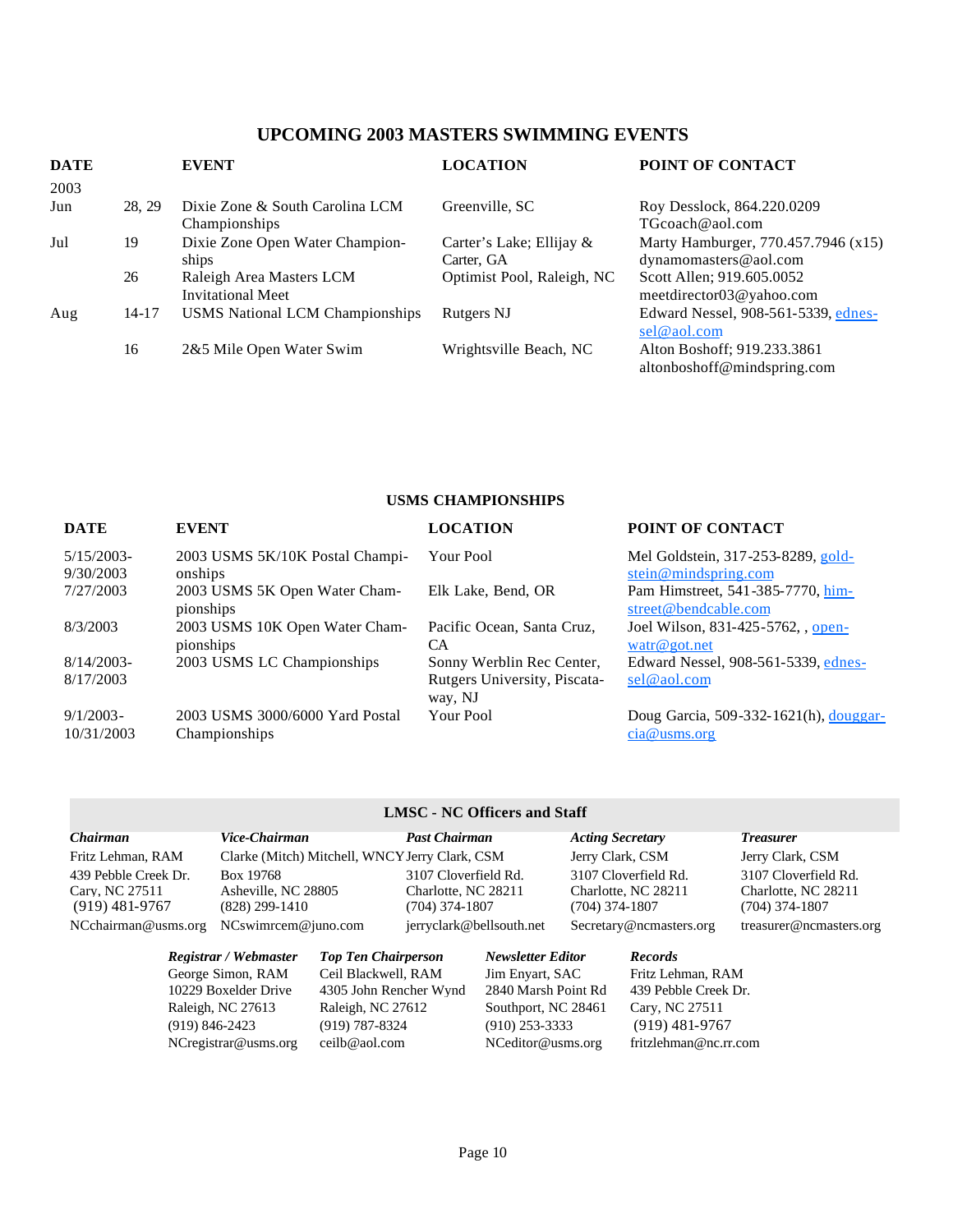$4^{\overline{th}}$ Annual "Inlet to Inlet" Open Water Swim



Wrightsville Beach, NC

Saturday, August 16, 2003

# **5-Mile & 2-Mile Ocean Races**

| <b>Race Course:</b>    | The course runs the length of<br><b>Wrightsville Beach, from Mason's</b><br>Inlet at the north end of the island<br>to Masonboro Inlet at the south.<br>Participants will swim parallel to<br>the beach. | 1.40<br>To Raleigh<br>Wrightsville<br><b>NC-74</b><br>Beach<br>To Charlotte |  |
|------------------------|----------------------------------------------------------------------------------------------------------------------------------------------------------------------------------------------------------|-----------------------------------------------------------------------------|--|
| <b>Escorts:</b>        | <b>XMEN will provide several escort</b><br>kayaks, but swimmers may bring<br>their own escort (in a non-<br>motorized craft).                                                                            | Wilmington<br>HW-17<br>To S.C.<br>Come Swim Inlet to Inlet at the Beach.    |  |
| <b>Divisions:</b>      | Swimmers must be 19 or older<br>and will compete in regular U.S.<br><b>Masters Swimming (USMS) sanc-</b><br>tioned age and sex divisions.                                                                |                                                                             |  |
| Awards:                | Prizes will be awarded to the top<br>three male and female finishers<br>in the 5-mile and 2-mile race.                                                                                                   |                                                                             |  |
| <b>Entry Fee:</b>      | \$30.00. Includes T-shirt, race cap, goody bag, and post-race refresh-<br>ments. There is a separate \$16.00 fee for participants 19 years or older<br>who are not registered USMS swimmers.             |                                                                             |  |
| <b>Entry Deadline:</b> | August 1, 2003.                                                                                                                                                                                          |                                                                             |  |
|                        |                                                                                                                                                                                                          |                                                                             |  |

Surfrider Foundation®

Come Swim for a Good Cause

Once again, proceeds from the swim will go to the Surfrider Foundation.

Surfrider is a non-profit environmental organization dedicated to the protection and enjoyment of the world's oceans, waves, and beaches for all people, through conservation, activism, research, and education.

The Cape Fear Chapter of Surfrider works extensively in the Wrightsville Beach community. Members sponsor a "beachology" program in local schools, organize monthly beach sweeps, conduct a beachscape coastal mapping program, stencil storm drains, and install beach improvements, such as the public shower at the north end of the island.

For more information about the Surfrider Foundation, visit www.surfrider.org.

**For More Information on the XMEN 2003 Open Water Swim Visit: www.xmenswimming.com, Email: altonboshoff@mindspring.com, Call: (919) 233-3861, or Fax: (919) 233-8909**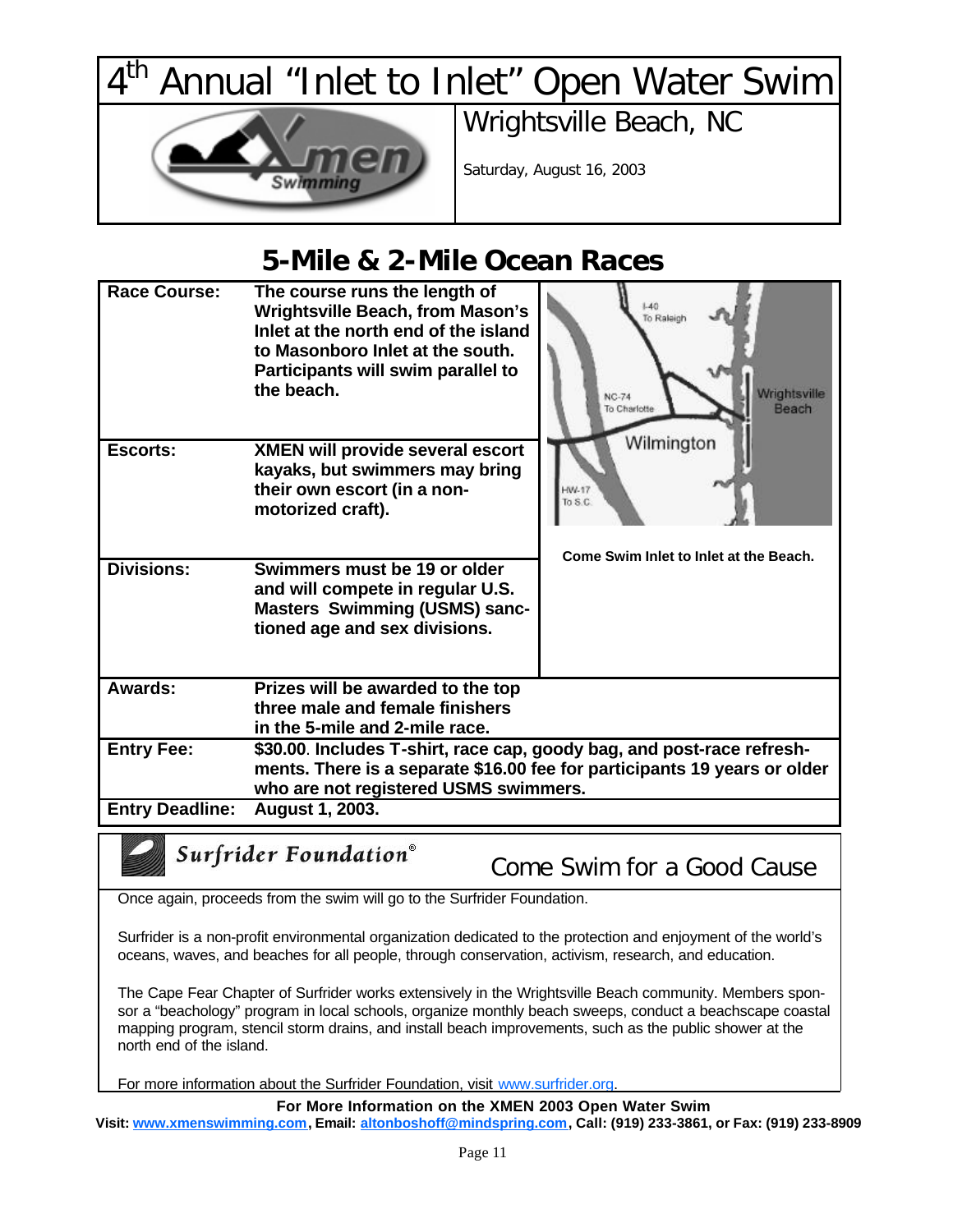|                                                                                                                                                                                                                                                                                                                                                                                                                                                                                                                                                                                                                                                                                                                                                                                                                                                                                                                                                                                                                                                                                                                                                                                                                                  | XMEN 2003 Open Water Swim                             |                                                              | <b>Entry Form</b>       |                 |
|----------------------------------------------------------------------------------------------------------------------------------------------------------------------------------------------------------------------------------------------------------------------------------------------------------------------------------------------------------------------------------------------------------------------------------------------------------------------------------------------------------------------------------------------------------------------------------------------------------------------------------------------------------------------------------------------------------------------------------------------------------------------------------------------------------------------------------------------------------------------------------------------------------------------------------------------------------------------------------------------------------------------------------------------------------------------------------------------------------------------------------------------------------------------------------------------------------------------------------|-------------------------------------------------------|--------------------------------------------------------------|-------------------------|-----------------|
| Please return this form to:                                                                                                                                                                                                                                                                                                                                                                                                                                                                                                                                                                                                                                                                                                                                                                                                                                                                                                                                                                                                                                                                                                                                                                                                      | Make \$30.00 entry fee checks payable to:             |                                                              |                         | Entry Deadline: |
| <b>XMEN Swim</b>                                                                                                                                                                                                                                                                                                                                                                                                                                                                                                                                                                                                                                                                                                                                                                                                                                                                                                                                                                                                                                                                                                                                                                                                                 | David Stutts                                          |                                                              |                         | August 1, 2003  |
| 3259-B Calumet Dr                                                                                                                                                                                                                                                                                                                                                                                                                                                                                                                                                                                                                                                                                                                                                                                                                                                                                                                                                                                                                                                                                                                                                                                                                |                                                       | Make \$16.00 one-day USMS participant fee checks payable to: |                         |                 |
|                                                                                                                                                                                                                                                                                                                                                                                                                                                                                                                                                                                                                                                                                                                                                                                                                                                                                                                                                                                                                                                                                                                                                                                                                                  |                                                       |                                                              |                         |                 |
| Phone:<br>Day                                                                                                                                                                                                                                                                                                                                                                                                                                                                                                                                                                                                                                                                                                                                                                                                                                                                                                                                                                                                                                                                                                                                                                                                                    | Evening                                               |                                                              |                         |                 |
|                                                                                                                                                                                                                                                                                                                                                                                                                                                                                                                                                                                                                                                                                                                                                                                                                                                                                                                                                                                                                                                                                                                                                                                                                                  |                                                       |                                                              |                         |                 |
| Street                                                                                                                                                                                                                                                                                                                                                                                                                                                                                                                                                                                                                                                                                                                                                                                                                                                                                                                                                                                                                                                                                                                                                                                                                           |                                                       | City                                                         | <b>State</b>            | Zip             |
| (You must be 19 or older to participate)                                                                                                                                                                                                                                                                                                                                                                                                                                                                                                                                                                                                                                                                                                                                                                                                                                                                                                                                                                                                                                                                                                                                                                                         |                                                       |                                                              |                         |                 |
| Race Distance (check one): 5-mile _______ 2-mile ______                                                                                                                                                                                                                                                                                                                                                                                                                                                                                                                                                                                                                                                                                                                                                                                                                                                                                                                                                                                                                                                                                                                                                                          |                                                       |                                                              |                         |                 |
| USMS Registration Number: _______________ (Please attach photocopy of valid membership card.)                                                                                                                                                                                                                                                                                                                                                                                                                                                                                                                                                                                                                                                                                                                                                                                                                                                                                                                                                                                                                                                                                                                                    |                                                       |                                                              |                         |                 |
|                                                                                                                                                                                                                                                                                                                                                                                                                                                                                                                                                                                                                                                                                                                                                                                                                                                                                                                                                                                                                                                                                                                                                                                                                                  |                                                       |                                                              |                         |                 |
| I would like to find out more about my friend/partner/spouse volunteering as a general kayak es-<br>cort during the swim. The person I have in mind $($ $)$ does $/$ $)$ does not) have a personal kayak.<br>(For more information about volunteer opportunities during the 2003 swim, visit<br>www.xmenswimming.com.)<br>Registration Amount Enclosed: (Please write separate checks for the entry fee and the one-day<br>USMS participant fee.)                                                                                                                                                                                                                                                                                                                                                                                                                                                                                                                                                                                                                                                                                                                                                                                |                                                       |                                                              |                         |                 |
| $\frac{1}{(\$30.00 \text{ Entry} \text{ fee})}$ + $\frac{1}{(\$16.00 \text{ one-day participant fee for non-USMS swimmers})}$                                                                                                                                                                                                                                                                                                                                                                                                                                                                                                                                                                                                                                                                                                                                                                                                                                                                                                                                                                                                                                                                                                    |                                                       |                                                              | (Total amount enclosed) |                 |
| <b>USMS Sanction:</b> Sanctioned by LMSC for NC for USMS, Inc. Sanction #133-05<br>Liability Release: I, the undersigned participant, intending to be legally bound, hereby certify that I am physically fit and have not<br>been otherwise informed by a physician. I acknowledge that I am aware of all the risks inherent in Masters swimming (training and<br>competition), including possible disability or death, and agree to assume all those risks. AS A CONDITION OF MY PARTICIPA-<br>TION IN THE MASTERS SWIMMING PROGRAM OR ANY OTHER ACTIVITIES INCIDENT THERETO, I HEREBY WAIVE<br>ANY AND ALL RIGHTS TO CLAIM FOR LOSS OR DAMAGES, INCLUDING ALL CLAIMS FOR LOSS OR DAMAGES<br>CAUSED BY THE NEGLIGENCE, ACTIVE OR PASSIVE, OF THE FOLLOWING: UNITED STATES MASTERS SWIMMING,<br>INC., THE LOCAL MASTERS SWIMMING COMMITTEE FOR NORTH CAROLINA, THE XMEN CLUB, HOST FACILITIES,<br>MEET SPONSORS, MEET COMMITTEES, OR ANY INDIVIDUALS OFFICIATING AT THE MEETS OR SUPERVISING SUCH<br>ACTIVITIES. In addition, I agree to abide by and be governed by the rules of USMS. Finally, I specifically acknowledge that I am<br>aware of all the risks inherent in open water swimming and agree to assume those risks. |                                                       |                                                              |                         |                 |
|                                                                                                                                                                                                                                                                                                                                                                                                                                                                                                                                                                                                                                                                                                                                                                                                                                                                                                                                                                                                                                                                                                                                                                                                                                  |                                                       |                                                              |                         |                 |
| Visit: www.xmenswimming.com, Email: altonboshoff@mindspring.com, Call: (919) 233-3861, or Fax: (919) 233-8909                                                                                                                                                                                                                                                                                                                                                                                                                                                                                                                                                                                                                                                                                                                                                                                                                                                                                                                                                                                                                                                                                                                    | For More Information on the XMEN 2003 Open Water Swim |                                                              |                         |                 |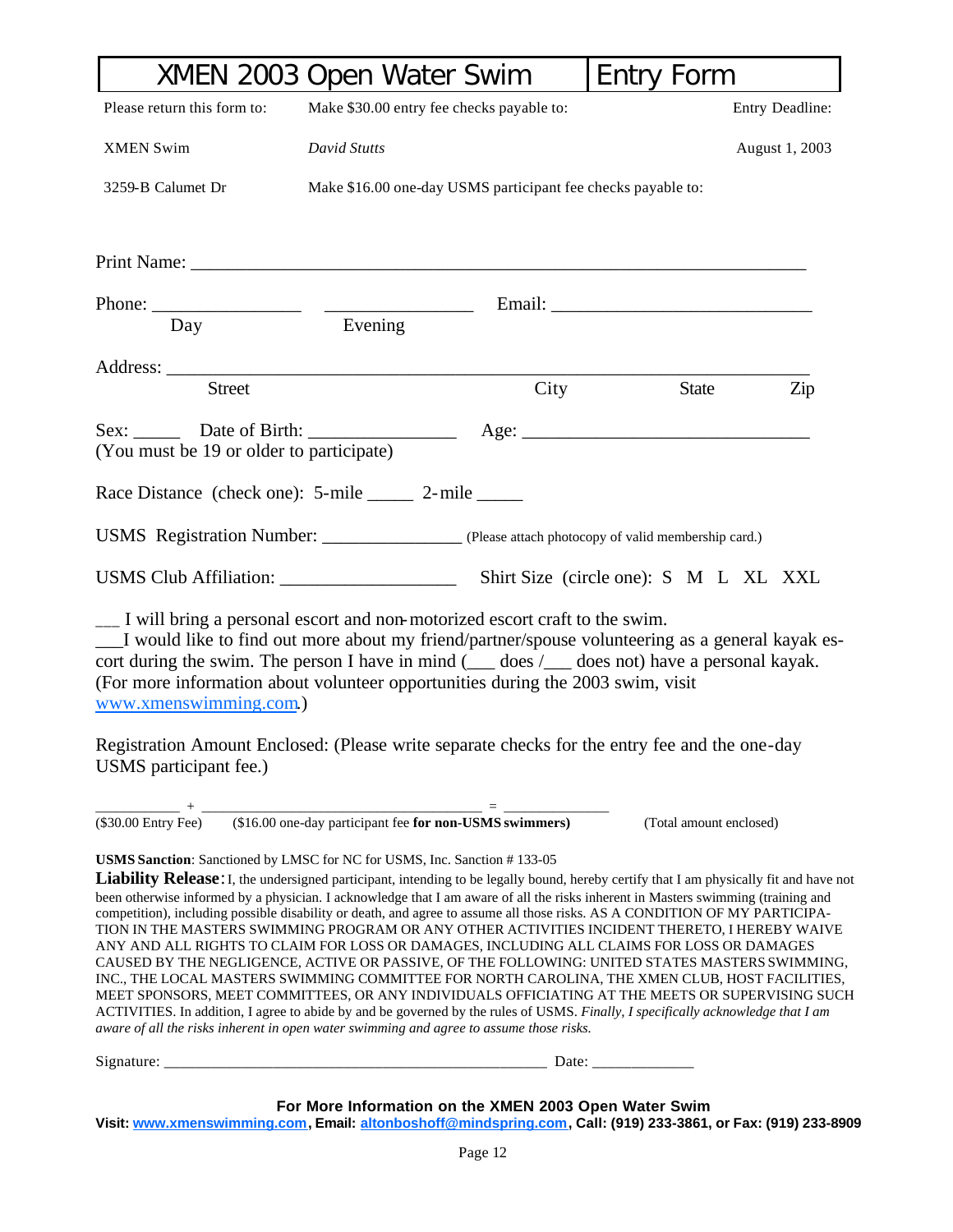## **RALEIGH AREA MASTERS INVITATIONAL LONG COURSE METERS MEET – SATURDAY, JULY 26, 2003**

Sponsored by: Raleigh Area Masters

Sanction by: LMSC for NC, for USMS, Inc. Sanction No. NC 133-04

Pool: Optimist Park, 5900 Whittier Drive, Raleigh, N.C 27609. The pool is 50 meters by 25 yards. Non-turbulent lane lines and electronic timing system will be used. Continuous warm-up area will be available in the adjoining diving well. Shade tents will be provided in certain locations of the pool area. However, shaded space might be limited, so personal shading equipment is encouraged.

Rules: Swimmers must be registered with U.S. Masters Swimming (USMS). A photocopy of your current registration must be attached to your entry. USMS Registration and single event memberships will be available day of the meet. The 2003 USMS rules shall prevail. Each swimmer will be limited to five [5] individual events plus relays. REMEMBER. AGE IS AS OF 31 DECEMBER, 2003.

Fees: Entry fees are set at \$30.00 - this covers race fees, electronic timing, and pool rental. **Individual Event Fees must accompany entries and are non-refundable.** A late entry fee charge of \$5.00 is due with all entries received after the entry deadline. **Make checks payable to Raleigh Area Masters**. Relays are free of charge

Deadline: Entry deadline is July 12th, 2003.

Awards: Award ribbons will be given for 1st - 8th place in each age group in each event

Scoring: Scoring will be 9-7-6-5-4-3-2-1 for individual events and 18-14-12-10-8-6-4-2 for relays.

#### Seeding: NOTE: ALL HEATS WILL BE MIXED SEX AND SWUM SLOWEST TO FASTEST

Events: Warm-up begins at 7:30 a.m. Heats for the 400 begin at 8:30 a.m. with final check-in / entry at 8:15 a.m. Meet management reserves the right to re-deck seed based upon participation. Warm-up will be continuously available in the diving well adjacent to the pool. Deck entries for all events will be accepted, but prior entry is preferred and given preference.

Information: Scott Allen (h) 919-605-0052 (fax) 919-483-6053 *(please notify by phone or e-mail if you fax an entry)*

Entries: Send entries to: LCM Meet Director: PO Box 19845, Raleigh, NC 27619 E-mail: meetdirector03@yahoo.com Web Page: http://www.ncmasters.org/ram.html